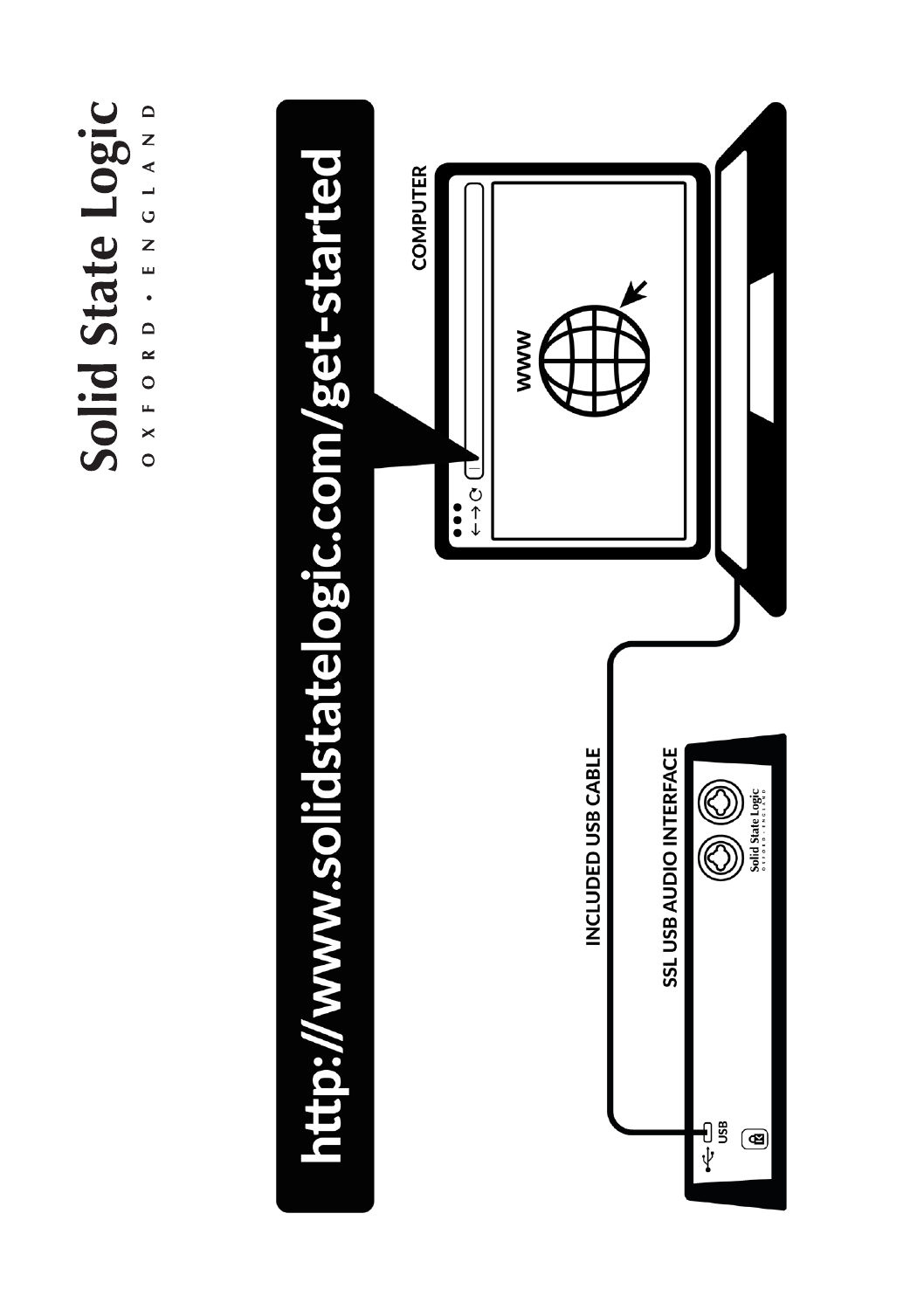#### **Register Today**

Register your SSL USB audio interface and gain access to an incredible array of exclusive software packages from us and other industry-leading software companies. Head to **www.solidstatelogic.com/get-started** and follow the on-screen instructions. During the registration process, you'll need to input the serial number of your unit. This can be found on a label on the base of your unit.

#### xx-xxxxxx-xxxxxxxxxxxx **SERIAL NUMBER**

#### **Quick Start**

1. Connect your SSL USB audio interface to your computer using one of the included USB cables.



2. Go to 'System Preferences' then 'Sound' and select 'SSL 2' / 'SSL 2+' as the input and output device

3. Open up your favourite media player to begin listening to music or open up your DAW to begin creating music

2. Download and install the USB audio driver for your SSL 2 / SSL 2+ **solidstatelogic.com/support/downloads**

3. Go to 'Control Panel' then 'Sound' and select 'SSL 2 USB' / 'SSL 2+ USB' as the default device on both the 'Playback' and 'Recording' tabs

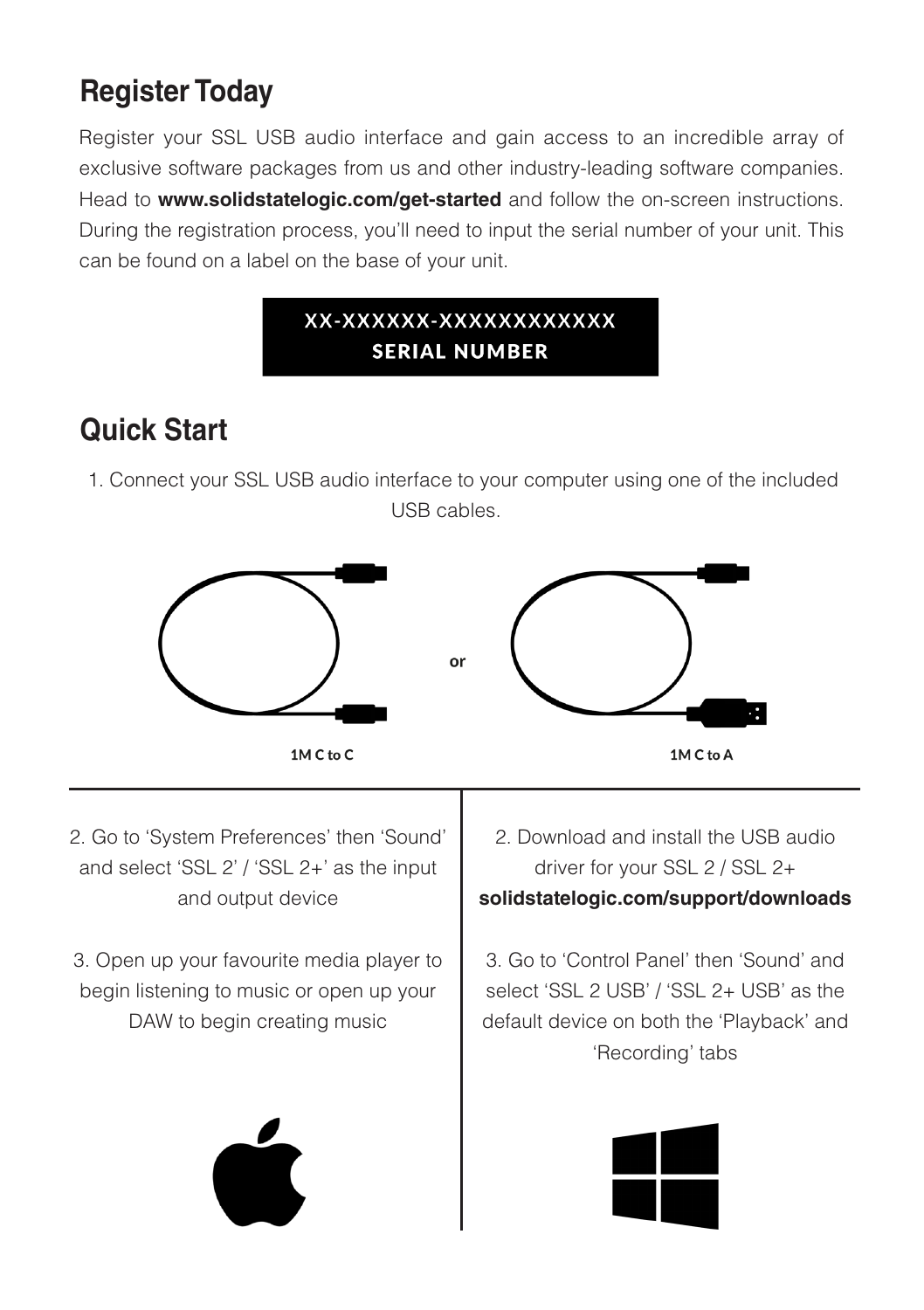#### **Can't Hear Anything?**

If you have followed the Quick Start steps but are still not hearing any playback from your media player or DAW, check the position of the **MONITOR MIX** control. In the left-most position, you will hear only the inputs you have connected. In the right-most position you will hear the USB playback from your media player/DAW.



In your DAW, ensure that 'SSL 2' or 'SSL 2+' is selected as your audio device in the **audio preferences** or playback engine settings.

#### **Multi-Language**



This Quick Start Guide is available in multiple languages via our support pages at **solidstatelogic.com/support**